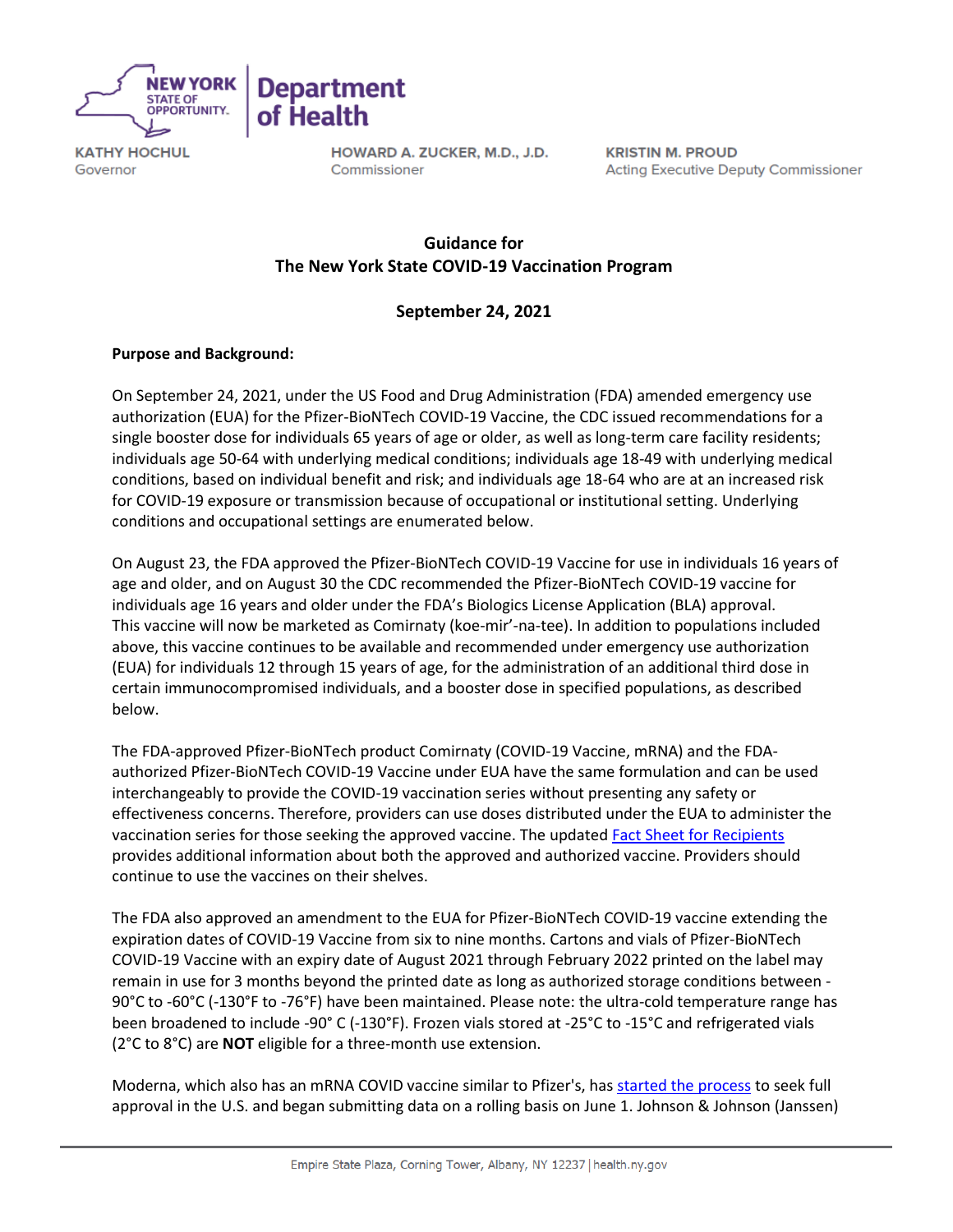has not yet submitted its application for full approval, though it is expected to this year. Both vaccines have been authorized for emergency use in the U.S.

All authorized COVID-19 vaccine providers in New York State, including those located in the City of New York and those participating in federal programs, must follow New York State Department of Health (NYSDOH) guidance regarding vaccine prioritization, as well as any other relevant directives. Providers are responsible for adhering to all requirements outlined in the COVID-19 Vaccination Program agreement. Specifically, providers must administer COVID-19 vaccines in accordance with al[l program](https://www.cdc.gov/vaccines/covid-19/vaccination-provider-support.html)  [requirements and recommendations](https://www.cdc.gov/vaccines/covid-19/vaccination-provider-support.html) of NYSDOH and the CDC, the [Advisory Committee on Immunization](https://www.cdc.gov/vaccines/hcp/acip-recs/vacc-specific/covid-19.html)  [Practices,](https://www.cdc.gov/vaccines/hcp/acip-recs/vacc-specific/covid-19.html) and the U.S Food and Drug Administration [\(FDA\)](https://www.fda.gov/emergency-preparedness-and-response/coronavirus-disease-2019-covid-19/covid-19-vaccines). This applies to both EUA and FDA approved COVID-19 vaccines. Accordingly, use of these products outside of those that have been approved and authorized by FDA (often referred to as **"off-label use") is not recommended**. It would violate the provider agreement and could expose providers to the following risks:

- Administration of the product off label may not be covered under the PREP Act or the PREP Act declaration; therefore, providers may not have immunity from claims.
- Individuals who receive an off-label dose may not be eligible for compensation under the Countermeasures Injury Compensation Program after a possible adverse event.
- CDC has defined the scope of the CDC COVID-19 Vaccination Program in terms of how the USGprovided vaccines may be used in the program. Providers giving off-label doses would be in violation of the CDC Program provider agreement potentially impacting their ability to remain a provider in the CDC program.
- Administration fees may not be reimbursable by payers.

Accurate and timely reporting to NYSIIS/CIR is critical, as this information can be used to allow individuals to display proof of vaccination, such as the Excelsior Pass or Excelsior Pass *Plus*.

## **Updates to COVID-19 Vaccine Expiration and Beyond Use Dates:**

## Expiration Dates

Determining when a vaccine expires is a critical step in proper storage and handling. The expiration date should always be checked prior to preparing or administering vaccine. Expired vaccine or diluent should NEVER be used. As additional stability data become available, the expiration dates for some products may change. Follow the instructions below to determine the expiration date:

• Pfizer-BioNTech COVID-19 vaccine: Cartons and vials of Pfizer-BioNTech COVID-19 Vaccine with an expiry date of August 2021 through February 2022 printed on the label may remain in use for 3 months beyond the printed date as long as authorized storage conditions between -90°C to - 60°C (-130°F to -76°F) have been maintained. Please note: the ultra-cold temperature range has been broadened to include -90° C (-130°F). Frozen vials stored at -25°C to -15°C and refrigerated vials (2°C to 8°C) are **NOT** eligible for a three-month use extension. Updated expiry dates for vaccine maintained in ultra-cold storage are shown below. The extended expiration date is effective immediately for all currently available batches that have not yet expired. **NOTE:** Expiration dates extension does NOT apply to vials dated July 2021 and earlier.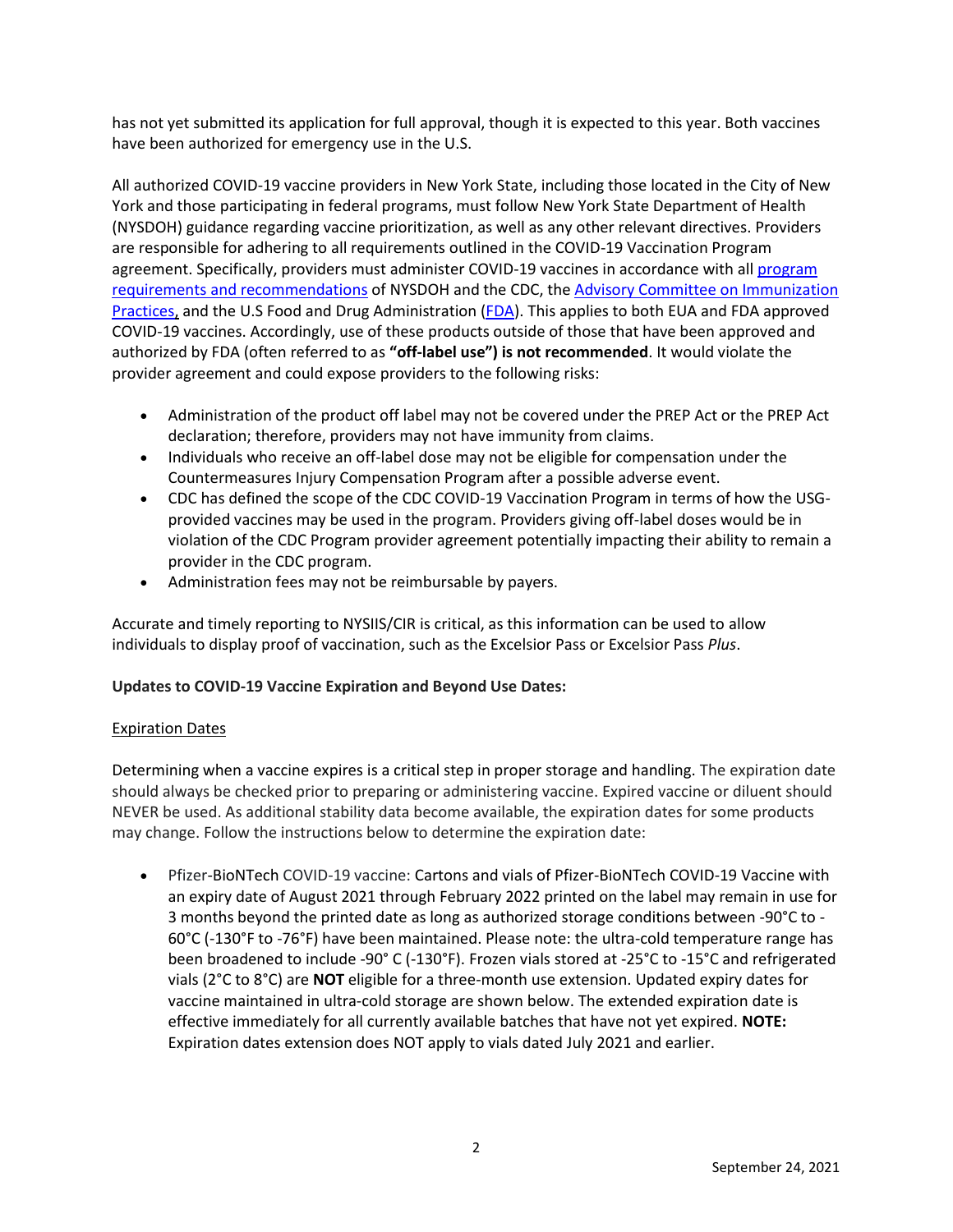The extension of Pfizer-BioNtech COVID-19 vaccine expiration applies to any vaccine that has been stored in a manner consistent with the storage guidelines that have been in place to this point. Specifically:

- Vaccine moved from ultra-cold storage to standard frozen storage and back once to ultra-cold storage
- Vaccine in a standard freezer for a total of up to 14 days
- Vaccine in a refrigerator for a total of up to 31 days, including vaccine that was previously in a standard freezer for 14 days

All of the above conditions are consistent with the existing storage guidance. **Vaccine stored under these conditions can be used until the correct beyond-use date**, **based on the vaccine storage conditions, or the updated expiration date, whichever occurs first.** Vaccine cannot be used after the new expiration date, even if the storage-determined beyond-use date would be after the updated expiration date.

| <b>Printed Expiry Date</b> | <b>Updated Expiry Date</b> |
|----------------------------|----------------------------|
| August 2021                | November 2021              |
| September 2021             | December 2021              |
| October 2021               | January 2022               |
| November 2021              | February 2022              |
| December 2021              | March 2022                 |
| January 2022               | April 2022                 |
| February 2022              | May 2022                   |

- Moderna COVID-19 vaccine: The expiration date is NOT printed on the vaccine vial or carton. To obtain the expiration date of the lot number received, providers can scan the QR code located on the vial or carton or access the manufacturer's [website](https://www.modernatx.com/covid19vaccine-eua/providers/vial-lookup) directly, enter the lot number and the expiration date will be displayed.
- Janssen/Johnson & Johnson COVID-19 vaccine: The expiration date is NOT printed on the vaccine vial or carton. To determine the expiration date:
	- Scan the QR code located on the outer carton, or
	- Call 1-800-565-4008, or
	- **•** Go to [vaxcheck.jnj/,](https://vaxcheck.jnj/) enter the lot number and the expiration date will be displayed.

For Moderna and Janssen/J&J COVID-19 vaccines it is important to write the expiration date on the carton or vials since it is not printed. Orders of Moderna and Janssen/J&J received in NYSIIS or CIR will contain a placeholder date of 12/31/2069. The actual expiration date must be updated in NYSIIS or CIR, as well as part of inventory management. Vaccines should always follow a first in, first out process in which vials that have the earliest expiration date are used first. CDC's

<https://www.cdc.gov/vaccines/covid-19/downloads/expiration-tracker.pdf> can help providers keep track of the expiration date by lot number. Vaccine inventory should be managed using a "first in first out" tracking process to limit the potential for wastage.

# Beyond Use Dates (BUDs)

All vaccines have expiration dates, and some routinely recommended vaccines have a beyond use date (BUD), which is calculated based on the date the vial is first punctured and the storage information in the package insert. Whenever a vial of COVID-19 vaccine is moved to storage conditions that affect BUD or a multidose vial is punctured, label the vial(s) with the beyond use date/time. The BUD must never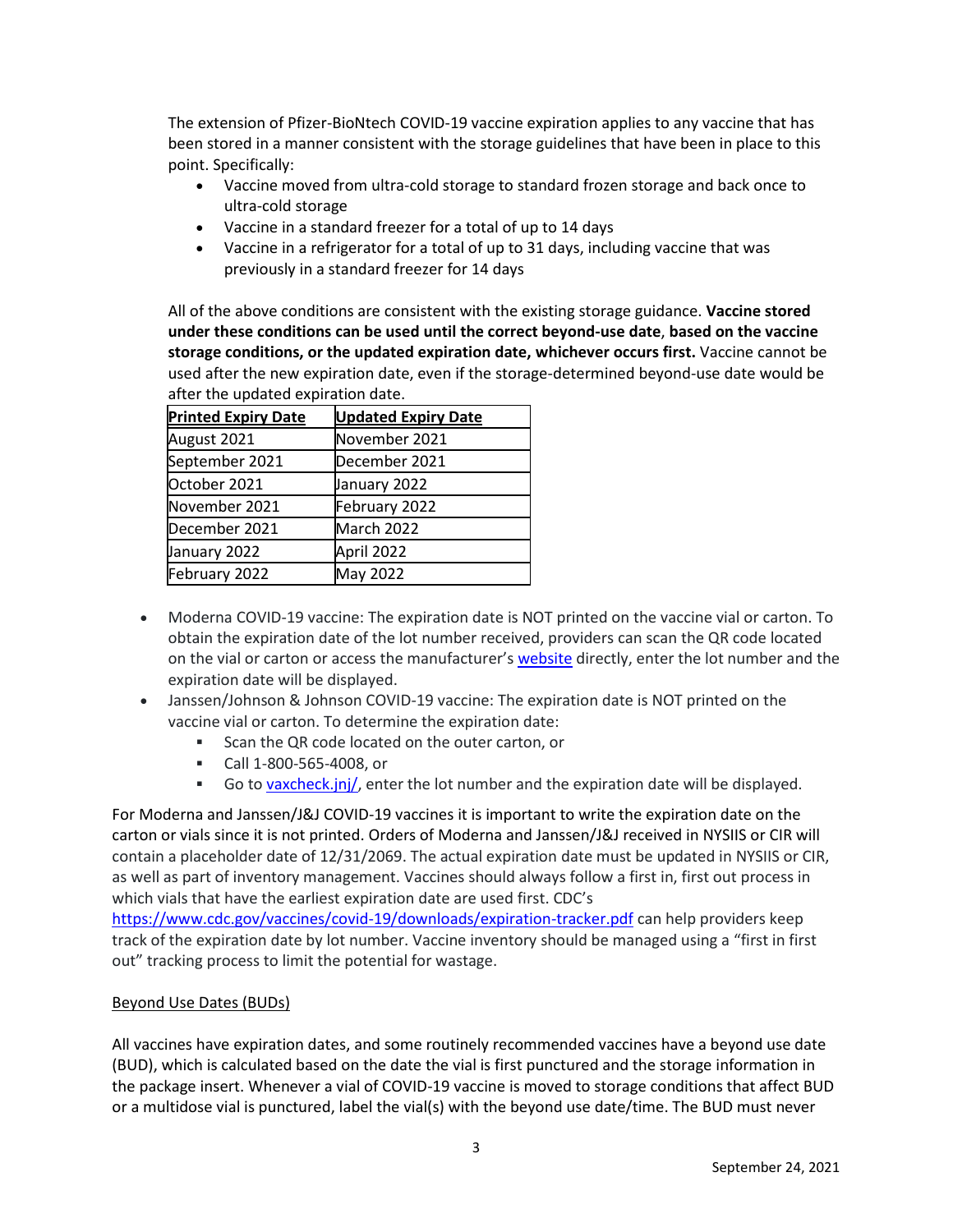exceed the labeled expiration date. Once the vaccine has reached its expiration or beyond use date/time, unused doses must be disposed of as medical waste and [reported as wastage in NYSIIS](https://coronavirus.health.ny.gov/system/files/documents/2021/05/covid-19-vaccine-wastage-reporting-guidance.pdf) or CIR. A summary of COVID-19 vaccine beyond use dates and resources are listed below.

- Pfizer[: Pfizer-BioNTech COVID-19 Vaccine Beyond-Use Date \(BUD\) Tracking Labels for Vaccine](https://www.cdc.gov/vaccines/covid-19/info-by-product/pfizer/downloads/bud-tracking-labels.pdf)  [During Freezer or Refrigerator Storage](https://www.cdc.gov/vaccines/covid-19/info-by-product/pfizer/downloads/bud-tracking-labels.pdf)
	- Freezer (-25° C to -15° C): Two weeks
	- Refrigerator (2°C to 8°C): 31 days
	- After Puncture: 2° C to 25° C for up to 6 hours
- Moderna: [Moderna COVID-19 Vaccine Beyond-Use Date \(BUD\) Tracking Label for Vaccine During](https://www.cdc.gov/vaccines/covid-19/info-by-product/moderna/downloads/bud-tracking-labels.pdf)  [Refrigerator Storage](https://www.cdc.gov/vaccines/covid-19/info-by-product/moderna/downloads/bud-tracking-labels.pdf)
	- Refrigerator (2° C to 8° C): 30 days
	- After Puncture: 2° C to 25° C for up to 12 hours
- Janssen/J&J[: Janssen COVID-19 Vaccine Preparation and Administration Summary](https://www.cdc.gov/vaccines/covid-19/info-by-product/janssen/downloads/Janssen-Prep-and-Admin-Summary.pdf)
	- After Puncture: 2° C to 8° C up to 6 hours OR 9° C to 25° C for up to 2 hours. These times are NOT cumulative (i.e., you cannot store a punctured vial for 6 hours at refrigerated temperatures and then another 2 hours at room temperature).

## **Booster Doses of the Pfizer-BioNTech COVID-19 Vaccine for Specified Individuals:**

On September 24, 2021, under the U.S. Food and Drug Administration's (FDA) updated emergency use authorization (EUA), the CDC issued recommendations for a single dose of the Pfizer-BioNTech COVID-19 Vaccine six months after completion of the primary series for the following individuals:

- individuals 65 years of age and older, and residents in long-term care settings
- individuals 50-64 years of age with underlying medical conditions
- individuals 18-49 years of age with underlying medical conditions, based on individual benefit and risks. (This can be based on shared clinical decision-making and encourages, but does not require, prior consultation with a provider before administration of a booster dose.)
- individuals 18-64 years of age who are at increased risk for COVID-19 exposure and transmission because of occupational or institutional setting, based on their individual benefits and risks.

Due to insufficient data at this time, the EUA amendment for a booster dose does not apply to the Moderna COVID-19 vaccine or the Janssen/Johnson & Johnson COVID-19 vaccine, and does not support the use of a Pfizer-BioNTech COVID-19 vaccine dose after two doses of the Moderna COVID-19 vaccination or the single-dose Janssen/Johnson & Johnson COVID-19 vaccination.

All providers enrolled in the NYS COVID-19 vaccination program are authorized to expand eligibility for these individuals, effective immediately.

## **Eligible Individuals for Booster Doses of the Pfizer-BioNTech COVID-19 Vaccine:**

As noted above, the following individuals are eligible for a single booster dose of the Pfizer-BioNTech COVID-19 Vaccine six months after completion of the primary series:

- individuals 65 years of age and older, and residents in long-term care settings
- individuals 50-64 years of age with underlying medical conditions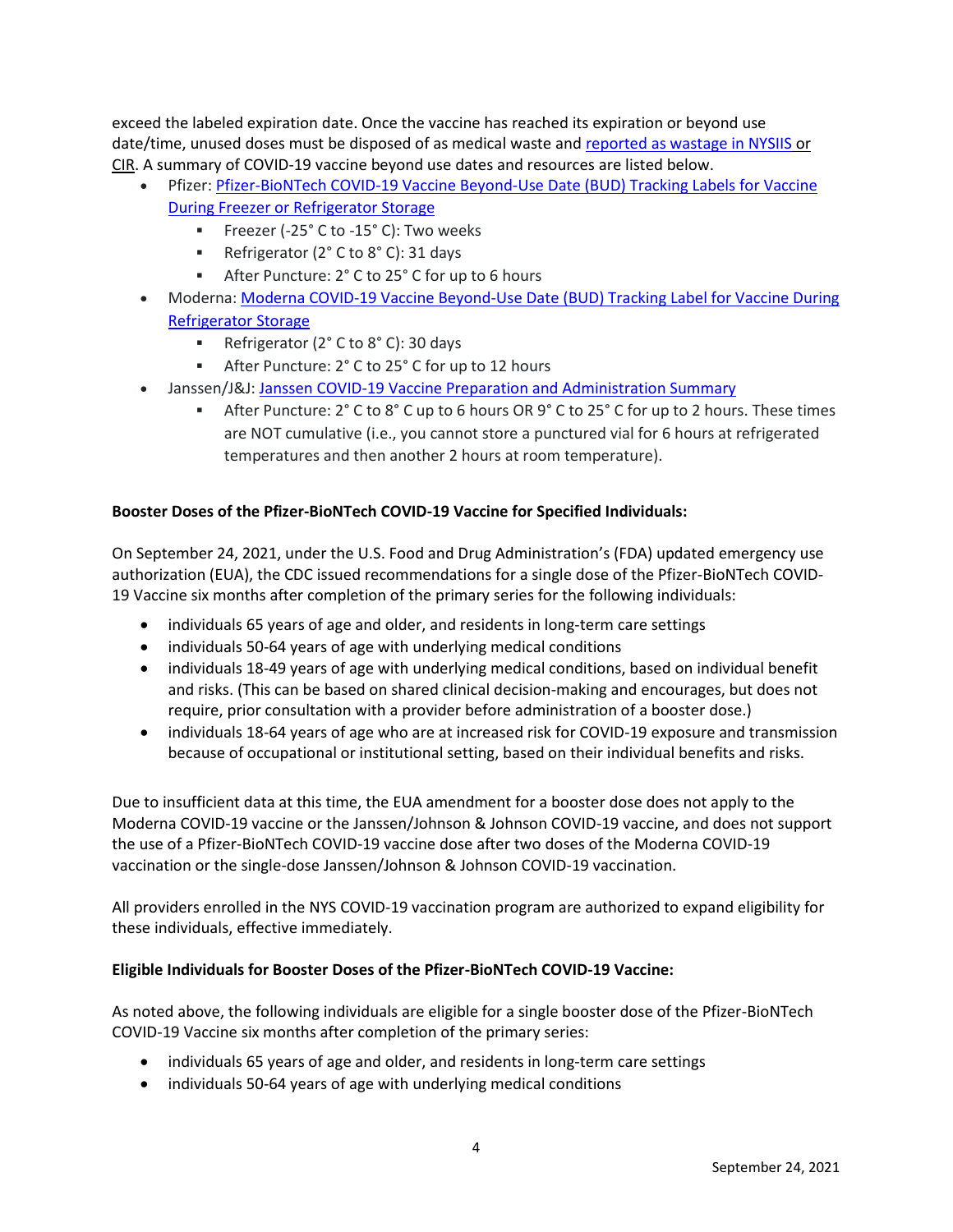- individuals 18-49 years of age with underlying medical conditions, based on individual benefit and risks. (This can be based on shared clinical decision-making and encourages, but does not require, prior consultation with a provider before administration of a booster dose.)
- individuals 18-64 years of age who are at increased risk for COVID-19 exposure and transmission because of occupational or institutional setting, based on their individual benefits and risks.

For the purposes of booster dose eligibility, long-term care facilities include settings such as:

- Nursing homes
- Assisted living facilities
- Residential care communities
- Group homes
- Senior housing

For the purposes of booster dose eligibility, underlying conditions include:

- Cancer (current or in remission, including 9/11-related cancers)
- Chronic kidney disease
- Pulmonary Disease, including but not limited to, COPD (chronic obstructive pulmonary disease), asthma (moderate-to-severe), pulmonary fibrosis, cystic fibrosis, and 9/11 related pulmonary diseases
- Intellectual and Developmental Disabilities including Down Syndrome
- Heart conditions, including but not limited to heart failure, coronary artery disease, cardiomyopathies, or hypertension (high blood pressure)
- Immunocompromised state (weakened immune system) including but not limited to solid organ transplant or from blood or bone marrow transplant, immune deficiencies, HIV, use of corticosteroids, use of other immune weakening medicines, or other causes
	- o *Does not apply to those moderately to severely immunocompromised who are already covered under the eligibility for additional doses of the Pfizer-BioNTech or Moderna COVID-19 Vaccines 28 days after their second dose, as authorized by the FDA on August 12, 2021*
- Severe Obesity (BMI 40 kg/m2), Obesity (body mass index [BMI] of 30 kg/m2 or higher but < 40 kg/m2)
- Pregnancy
- Sickle cell disease or Thalassemia
- Type 1 or 2 diabetes mellitus
- Cerebrovascular disease (affects blood vessels and blood supply to the brain)
- Neurologic conditions including but not limited to Alzheimer's Disease or dementia
- Liver disease

For the purposes of booster dose eligibility, ACIP gave the following examples of occupational and institutional settings:

- Essential workers (frontline and non-frontline) [https://www.cisa.gov/publication/guidance](https://www.cisa.gov/publication/guidance-essential-critical-infrastructure-workforce)[essential-critical-infrastructure-workforce](https://www.cisa.gov/publication/guidance-essential-critical-infrastructure-workforce)
- Unpaid caregiver of a frail or immunocompromised person
- Paid and unpaid workers who interact within <6ft of others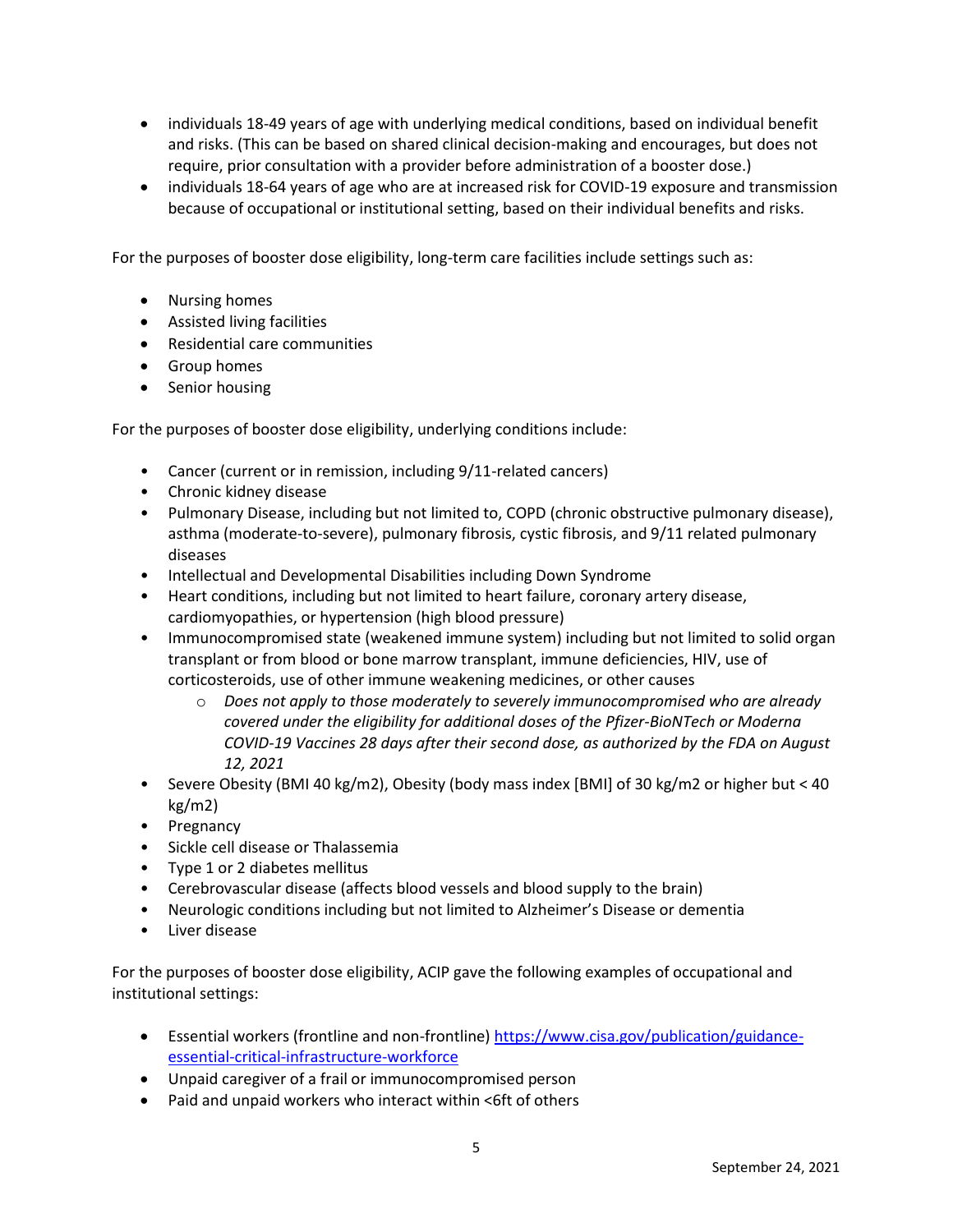• Live in a congregate setting (e.g. homeless shelter, correctional facility)

# **Additional Doses of mRNA COVID-19 Vaccines for Immunocompromised Persons:**

On August 12, 2021, the FDA amended the Emergency Use Authorizations (EUAs) for both the [Pfizer-](https://www.fda.gov/media/150386/download)[BioNTech](https://www.fda.gov/media/150386/download) COVID-19 vaccine and th[e Moderna](https://www.fda.gov/media/144636/download) COVID-19 vaccine to allow for the administration of an additional (i.e. third) dose for certain people who are **moderately or severely immunocompromised** due to a medical condition or receipt of immunosuppressive medications or treatments.

Due to insufficient data at this time, the EUA amendment for an additional dose does not apply to the Janssen/Johnson & Johnson COVID-19 vaccine and does not support the use of an additional mRNA COVID-19 vaccine dose after a single-dose Janssen/Johnson & Johnson COVID-19 vaccination.

On August 13th, following the New York State Clinical Advisory Task Force's recommendation and the Centers for Disease Control (CDC) adoption of the Advisory Committee on Immunization Practices' (ACIP) endorsement in response to the FDA's expansion of the EUAs for the Pfizer-BioNTech and Moderna COVID-19 Vaccines to include a third dose for specific groups of immunocompromised individuals, all providers enrolled in the NYS COVID-19 vaccination program are authorized to expand eligibility for these individuals, effective immediately.

According to the CDC, an estimated 2.7 percent of adults in the United States are immunocompromised. This proportionally equates to approximately 425,000 adults in NYS. Persons with immunocompromising conditions are more likely to get severely ill from COVID-19, are at a higher risk for prolonged SARS-CoV-2 infection and viral shedding, have increased viral evolution during infection and treatment (hospitalized patients), have low antibody/neutralization titers to SARS-CoV-2 variants, are more likely to transmit SARS-CoV-2 to household contacts, and are more likely to have breakthrough infection. **Therefore, certain people who are moderately or severely immunocompromised due to a medical condition or receipt of immunosuppressive medications or treatments, should consult with their healthcare provider to discuss the benefits of an additional dose of an mRNA vaccine, and receive the additional vaccine dose if indicated.**

Due to the risk of COVID-19 infection in this population, immunocompromised people should continue to be counseled regarding the potential for a reduced immune response after vaccination and the importance of additional protective measures, regardless of the decision to receive an additional dose of the COVID-19 vaccine. Prevention measures include wearing a mask, staying six feet apart from others they don't live with, and avoiding crowds and poorly ventilated indoor spaces until advised otherwise by their healthcare provider. Close contacts of immunocompromised people should be strongly encouraged to be vaccinated against COVID-19.

# **Eligible Individuals:**

# Eligibility for Additional Doses of Pfizer-BioNTech or Moderna COVID-19 Vaccines effective August 13, 2021:

For public health purposes, immunocompromised people who have completed a primary vaccine series (i.e., 2-dose mRNA vaccine series [Pfizer-BioNTech and Moderna] or single dose of the Janssen vaccine) are considered *fully vaccinated* ≥2 weeks after completion of the series. However, an additional dose of an mRNA COVID-19 vaccine (at least 28 days following the last dose of the primary COVID-19 vaccine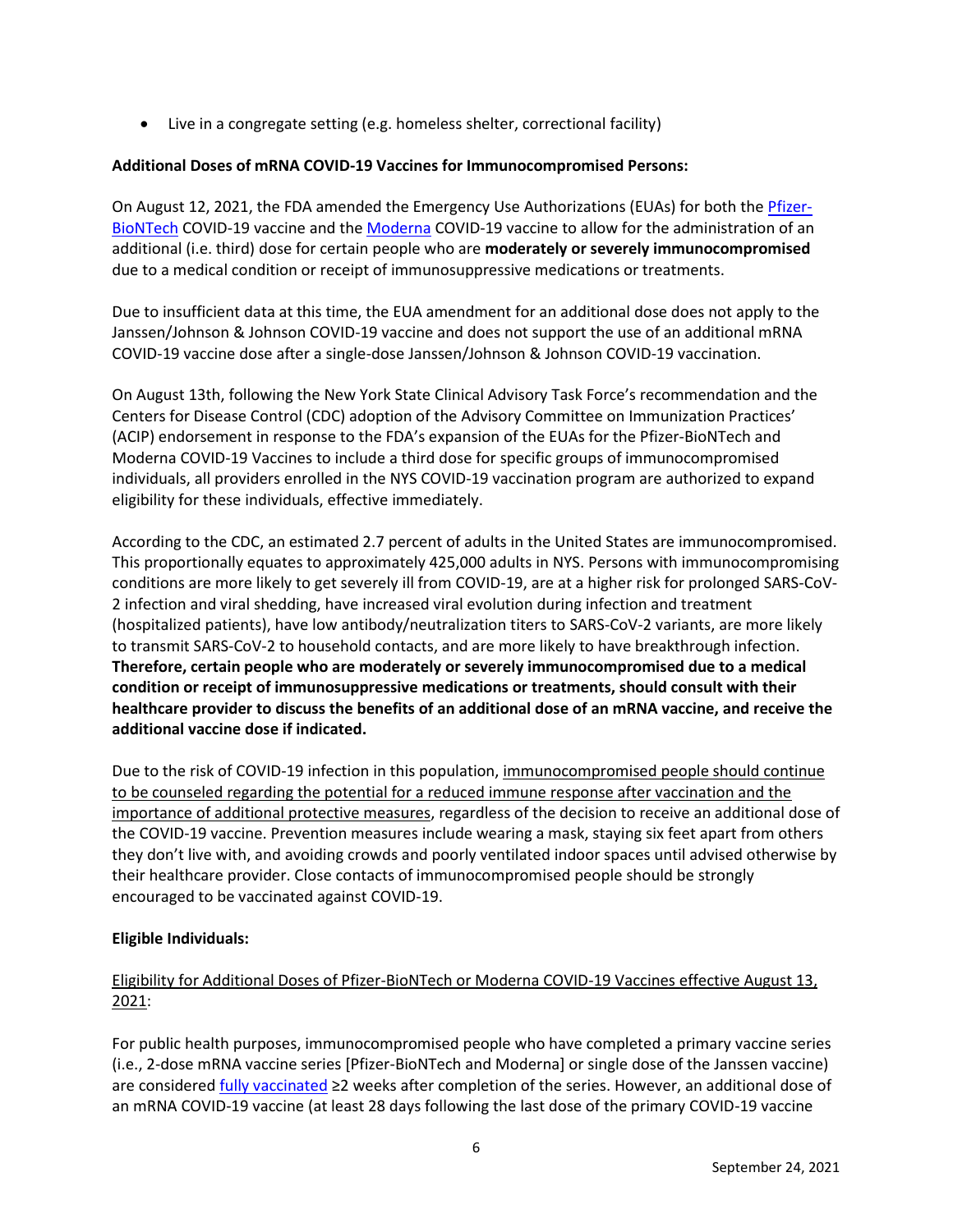series) should be considered for people with moderate to severe immune compromise due to a medical condition or receipt of immunosuppressive medications or treatments. These conditions and treatments include but are not limited to:

- Active treatment for solid tumor and hematologic malignancies
- Receipt of solid-organ transplant and taking immunosuppressive therapy
- Receipt of CAR-T-cell or hematopoietic stem cell transplant (within 2 years of transplantation or taking immunosuppression therapy)
- Moderate or severe primary immunodeficiency (e.g., DiGeorge syndrome, Wiskott-Aldrich syndrome)
- Advanced or untreated HIV infection
- Active treatment with high-dose corticosteroids (i.e., ≥20mg prednisone or equivalent per day), alkylating agents, antimetabolites, transplant-related immunosuppressive drugs, cancer chemotherapeutic agents classified as severely immunosuppressive, tumor-necrosis (TNF) blockers, and other biologic agents that are immunosuppressive or immunomodulatory.

Factors to consider in assessing the general level of immune competence in a patient include disease severity, duration, clinical stability, complications, comorbidities, and any potentially immunesuppressing treatment.

The EUA amendment for additional doses is not intended for persons with chronic conditions such as diabetes or heart disease, for which there might be mild associated immunosuppression, nor for residents of long-term care facilities who do not otherwise meet the moderate to severe immunocompromised criteria.

Additional information about the level of immune suppression associated with a range of medical conditions and treatments can be found i[n general best practices for vaccination of people with altered](https://www.cdc.gov/vaccines/hcp/acip-recs/general-recs/immunocompetence.html)  [immunocompetence,](https://www.cdc.gov/vaccines/hcp/acip-recs/general-recs/immunocompetence.html) th[e CDC Yellow Book,](https://wwwnc.cdc.gov/travel/yellowbook/2020/travelers-with-additional-considerations/immunocompromised-travelers) and the [Infectious Diseases Society of America policy](https://academic.oup.com/cid/article/58/3/e44/336537)  [statement, 2013 IDSA Clinical Practice Guideline for Vaccination of the Immunocompromised Host.](https://academic.oup.com/cid/article/58/3/e44/336537)

Whenever possible, mRNA COVID-19 vaccination doses (including the primary series and an additional dose) should be completed at least two weeks before initiation or resumption of immunosuppressive therapies, but timing of COVID-19 vaccination should take into consideration current or planned immunosuppressive therapies and optimization of both the patient's medical condition and response to vaccine.

A patient's clinical team is best positioned to determine the degree of immune compromise and appropriate timing of vaccination.

The [utility of serologic testing](https://www.fda.gov/medical-devices/safety-communications/antibody-testing-not-currently-recommended-assess-immunity-after-covid-19-vaccination-fda-safety) or cellular immune testing to assess immune response to vaccination and guide clinical care (e.g., as part of need assessment for an additional dose) has not been established. Serologic testing or cellular immune testing outside of the context of research studies is **not recommended at this time**.

The age groups authorized to receive the additional dose are unchanged from those authorized to receive the primary vaccination series. For those with qualifying immunocompromising conditions,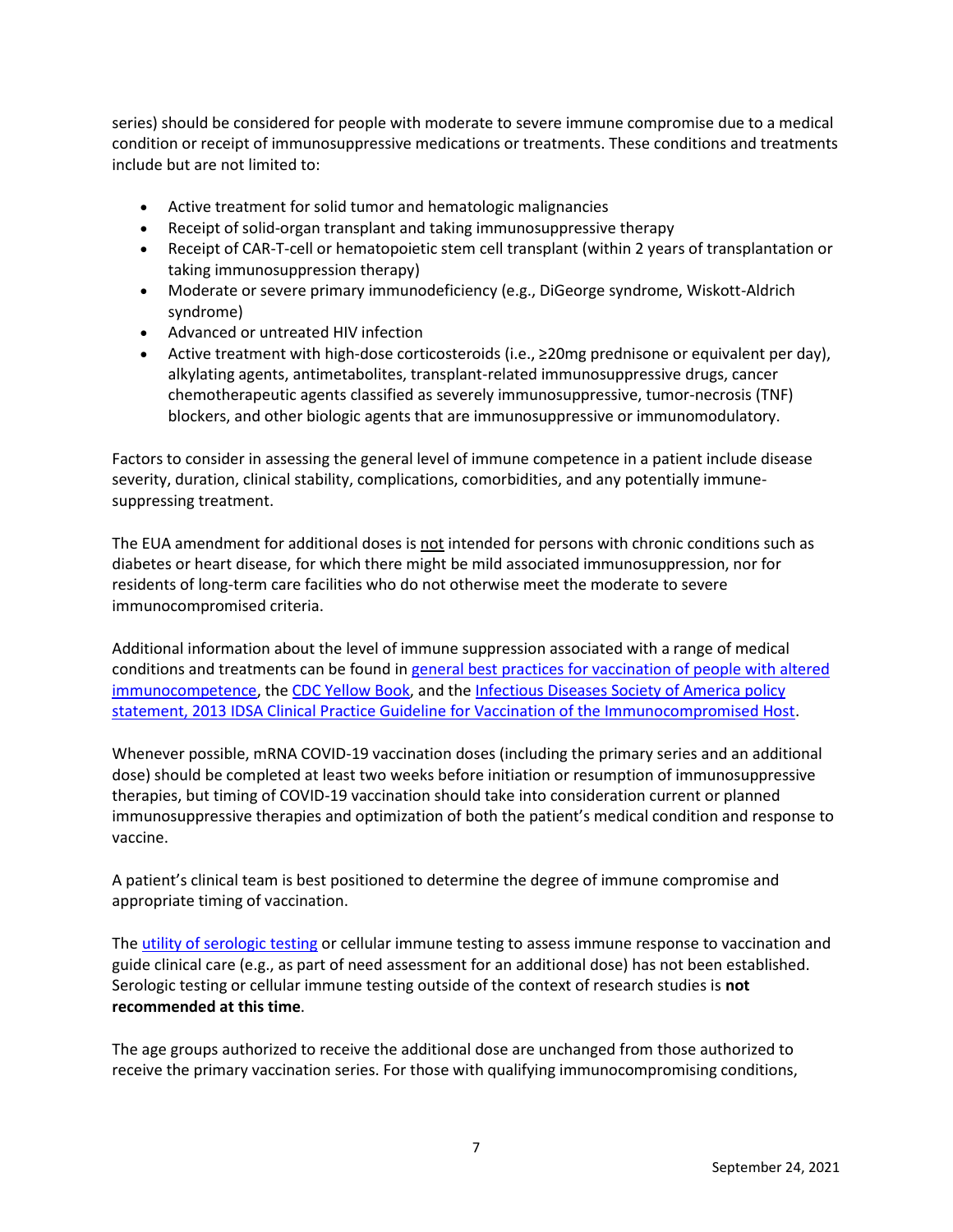Pfizer-BioNTech COVID-19 vaccine may be administered down to 12 years of age, and Moderna may be administered down to 18 years of age.

## **Attempts should be made to match the additional dose type to the mRNA primary series, however if that is not feasible, a heterologous additional dose is permitted.**

Individual self-attestation of having a moderate to severe condition as defined in **Appendix A** of this document is acceptable. There is no requirement for proof or prescription from the individual's health care provider. This is to prevent additional barriers to vaccination for this vulnerable population. The mandator[y New York State COVID-19 Vaccine Form](https://forms.ny.gov/s3/vaccine) includes a self-attestation regarding eligibility for vaccination and must be completed prior to vaccination.

### Ongoing Eligibility for Primary (Initial) Series

In addition to the immunocompromised population listed above, all individuals 12 years of age and older continue to be eligible to be vaccinated. However, minors 12 through 17 are NOT authorized to receive the Janssen/Johnson & Johnson or Moderna COVID-19 vaccines. They may ONLY receive Pfizer-BioNTech at this time pursuant to the FDA EUA. Children under 12 years of age are not yet authorized to receive ANY COVID-19 vaccine. Minors must present identification to verify that they are at least 12 years of age or have a parent/guardian attest on their behalf. See **Appendix B** for guidance regarding necessary consent for individuals under 18 years of age.

### **No Minimum Interval Between COVID-19 Vaccine and Other Vaccines:**

On May 14, the CDC updated its "Interim Clinical Considerations for Use of COVID-19 Vaccines Currently [Authorized in the United States](https://www.cdc.gov/vaccines/covid-19/info-by-product/clinical-considerations.html)," to recommend that "COVID-19 vaccines and other vaccines **may now be administered without regard to timing**. This includes simultaneous administration of COVID-19 vaccines and other vaccines on the same day, as well as coadministration within 14 days." Although COVID-19 vaccines were previously recommended to be administered a minimum of 14 days before or after other vaccines, that previous recommendation was out of an abundance of caution and not due to any known safety or immunogenicity concerns, and is no longer in effect. When deciding whether to coadminister another vaccine(s) with COVID-19 vaccines, providers should consider whether the patient is behind or at risk of becoming behind on recommended vaccines, their risk of vaccine-preventable disease (e.g., during an outbreak or occupational exposures), and the reactogenicity profile of the vaccines.

#### **Vaccine Provider Responsibilities:<sup>1</sup>**

• COVID-19 vaccine must be given according to eligibility and criteria established by the ACIP recommendations as well as EUAs and associated fact sheets for immunocompromising conditions that would benefit from an additional dose of Pfizer-BioNTech or Moderna COVID-19 vaccines.

<sup>1</sup> Individuals identified under COVID-19 Public Readiness and Emergency Preparedness Act (PREP Act) declarations are authorized to administer COVID-19 vaccinations in accordance with the PREP Act declaration requirements and subject to any additional guidance or training issued or identified by the New York State Department of Health.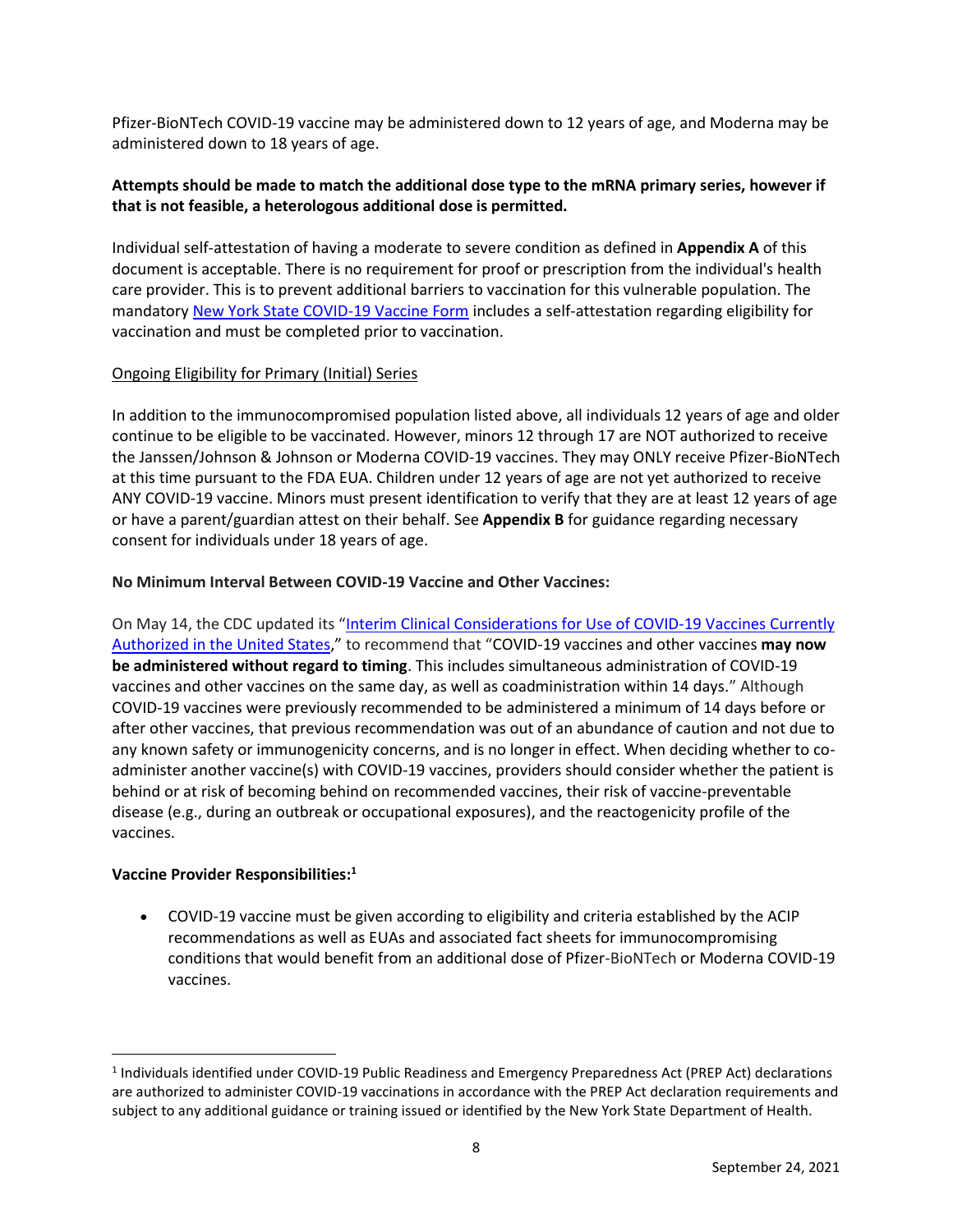- Vaccine can be redistributed to another facility, provider, practice, or local health department that is enrolled in the COVID-19 vaccination program, with proper notice to the NYSDOH. Prior to redistributing vaccine, facilities must submit a complete[d redistribution form](https://coronavirus.health.ny.gov/system/files/documents/2021/05/vaccine_program_redistribution_5.21.21.pdf) to [COVIDVaccineRedistribution@health.ny.gov](mailto:COVIDVaccineRedistribution@health.ny.gov) and can proceed with the redistribution once submitted.
	- $\circ$  A provider may transport vaccine to another location for the purpose of holding a limited duration vaccination clinic without notifying the NYSDOH. If the provider is administering the doses and reporting doses administered against their own inventory in NYSIIS, all unused vaccine must be transported back to the original location at the conclusion of the clinic that day. The provider must retain possession and control of the vaccine for the duration of the transport and administration.
- When managing vaccine inventory, vaccines should always follow a first-in, first-out process in which vials that have the earliest expiration or beyond use date are used first.
- All vaccine providers should minimize the amount of vaccine that goes unused, consistent with CDC guidance, which states that while enrolled providers must continue to follow best practices to use every dose possible, it should not be at the expense of missing an opportunity to vaccinate every eligible person when they are ready to get vaccinated. (See Responsible Wastage section below for further guidance.)
- Providers should not prefill more syringes than they can use within one hour. Prefilled syringes of Pfizer-BioNTech and Moderna vaccines must be used within six hours of filling; Janssen (Johnson & Johnson) vaccine must be used within two hours of filling. Excess prefilling can lead to waste if a clinic must end early or an excessive number of recipients fail medical screening or do not show up for their appointment. Please see Guidance on Use of COVID-19 Vaccine Doses Remaining at End of Day or Clinic for Providers Participating in the New York State COVID-19 Vaccination Program for more information.
- All facilities or practices are required to track vaccine uptake among their staff and must furnish uptake data to the NYSDOH via HERDS survey upon request, or as directed by your agency or organization.

## **Each provider that receives vaccine:**

- MUST ensure that each individual they vaccinate displays evidence of completed [NYS COVID-19](https://forms.ny.gov/s3/vaccine)  [Vaccine Form](https://forms.ny.gov/s3/vaccine) and attestation.
- Must make best efforts to use all vaccine doses before expiration or reaching beyond use dates based on temperature storage requirements by assessing the COVID-19 vaccination status of each patient and offering the vaccine to all eligible individuals.
- Providers should continue to report all doses administered to NYSIIS and CIR, including third vaccine doses and booster doses as appropriate based on ACIP recommendations. It is critical that providers follow the appropriate intervals and product combinations in order for these doses to be considered valid. Providers should fully utilize both NYSIIS and CIR to confirm patients' previous dose dates and vaccine type.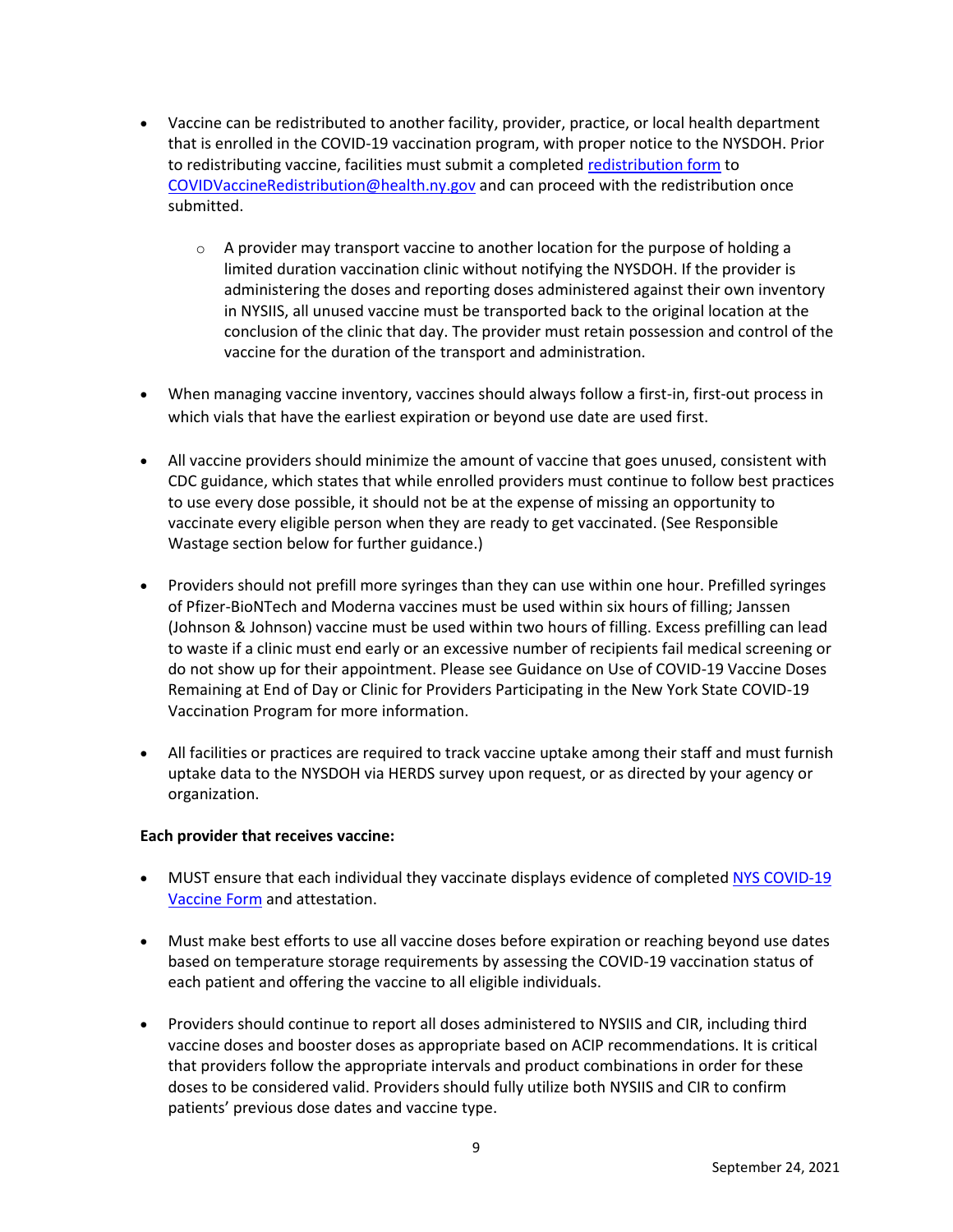• With respect to pharmacies, pharmacists are authorized to vaccinate individuals 12 years of age and older for COVID-19, pursuant to [current COVID-19 PREP Act declarations.](https://www.phe.gov/Preparedness/legal/prepact/Pages/default.aspx)

In addition, to ensure all New Yorkers can find vaccination locations close to them, **vaccine providers are strongly encouraged to have their facility/facilities opt-in to the CDC's online VaccineFinder tool (**[Vaccines.gov](https://www.vaccines.gov/)**).** To do so, providers should set the display field in the COVID-19 Locating Health Portal to "display" if the facility is currently providing vaccinations to the general public. This will allow patients in the local area to see in real-time whether the facility has doses of each brand available, enabling vaccination access for a broader population.

- NYSDOH reports inventory to the CDC every Monday through Friday for each organization. Therefore, organizations do not need to report inventory to VaccineFinder (despite having access).
- Additional information on the Vaccine Finder tool can be found [here.](https://www.vaccines.gov/covid-provider-resources/)

## **Message for COVID-19 Vaccine Clinical Trial Sites:**

As a reminder, all COVID-19 vaccines administered in the State of New York must be entered in to NYSIIS or CIR. This includes any doses administered as part of an experimental arm of a clinical trial as well as doses offered and administered to participants in the control group (originally received placebo) after the clinical trial ended or at other time points per trial protocol. Staff at the participating site of the clinical trial must provide participants with a vaccination card and enter participant's immunization history into NYSIIS/CIR as applicable. Please note that only vaccines that have been issued an Emergency Use Authorization or that have been approved by the United States Food and Drug Administration (FDA) can be entered.

## **The Second COVID-19 Vaccine Dose**:

Pfizer-BioNTech and Moderna vaccines require two doses, whereas Janssen (Johnson & Johnson) vaccine requires only a single dose. The second dose must be administered 21 days (Pfizer-BioNTech vaccine) or 28 days (Moderna vaccine) after the first dose. To facilitate this, all providers **must** schedule the second dose appointment for recipients **at the time the first dose is administered**.

Individuals must receive two doses of the same vaccine (e.g., you must receive two doses of the Pfizer-BioNTech vaccine or two doses of the Moderna vaccine). They are **not** interchangeable. Please see [Guidance for Administration of the Second Dose of COVID-19 Vaccine](https://coronavirus.health.ny.gov/guidance-administration-second-dose) for additional information regarding administration of the second dose.

If an individual requests a second dose after missing the 42-day window, they should still be administered a second dose. There is no need to restart the series, pursuant to CDC guidance. Providers who have insufficient vaccine to administer a second dose that was delayed beyond the 42-day window should work with their local health department.

Circumstances may arise where individuals need to receive their second dose at a different location than their first. Providers who have determined that the individual cannot return to the location where they received their first dose should schedule a second dose for these individuals or coordinate with the local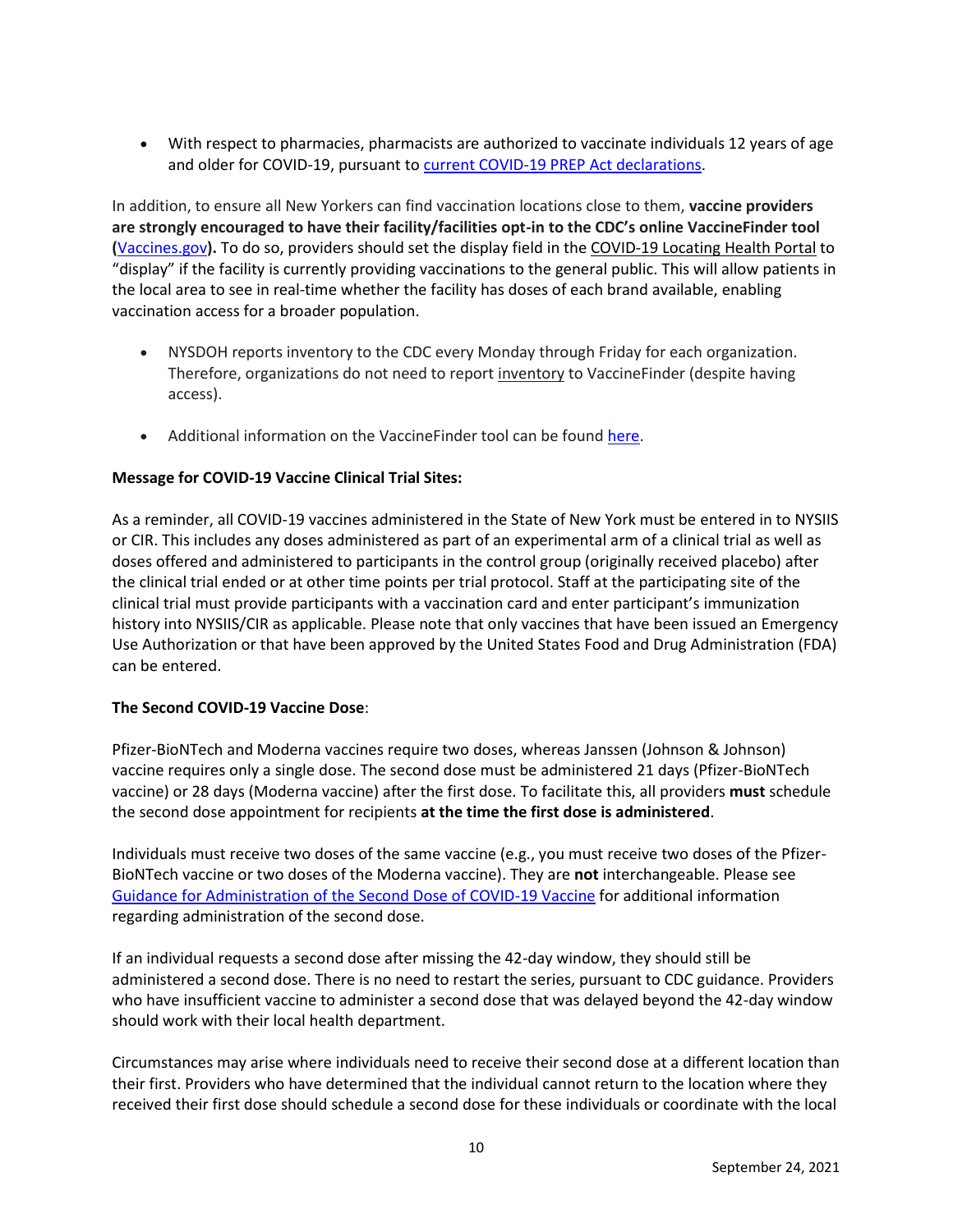health department to find a provider who has extra second doses of the appropriate vaccine to vaccinate the individual. Vaccine availability can also be located using the [CDC's VaccineFinder.](https://www.vaccines.gov/) Individuals should not be tasked with locating second dose appointments. This obligation is on the provider who administered the first dose.

## **Special Considerations for Individuals Receiving Their First Dose Outside New York State:**

Individuals who received their first dose of COVID-19 vaccine outside of New York State will not have a record of this dose in NYSIIS or CIR. Providers administering a second dose should either enter the first dose in NYSIIS/CIR as part of the historical record using data listed on the individual's COVID-19 Vaccination Record Card OR advise the patient that they should ask their primary care provider to enter their first dose into NYSIIS/CIR so the state has a full record of both doses of COVID-19 vaccine.

## **Special Considerations for Individuals Receiving COVID-19 Vaccine Outside the United States:**

The [CDC guidance](https://www.cdc.gov/coronavirus/2019-ncov/vaccines/fully-vaccinated.html#footnote) for fully vaccinated people states that "this [CDC] guidance can also be applied to COVID-19 vaccines that have been authorized for emergency use by the World Health Organization (WHO) (e.g., AstraZeneca/Oxford)."

For COVID-19 vaccines not authorized by the FDA but listed for emergency use by the WHO:

- People who have received all recommended doses of a COVID-19 vaccine that is listed for emergency use by the WHO **do not need** any additional doses with an FDA-authorized COVID-19 vaccine.
- People who have not received all the recommended doses of a COVID-19 vaccine listed for emergency use by the WHO may be offered a complete FDA-authorized COVID-19 vaccine series.

For COVID-19 vaccines neither authorized by FDA nor listed for emergency use by the WHO:

• People who received all or some of the recommended doses of a COVID-19 vaccine that is neither authorized by FDA nor listed for emergency use by the WHO may be offered a complete FDA-authorized COVID-19 vaccine series.

## **COVID-19 Vaccines Listed for Emergency Use by the WHO:**

As of August 13, 2021, the WHO has listed the following COVID-19 vaccines for emergency use:

- Pfizer-BioNTech COVID-19 vaccines (e.g., COMIRNATY, Tozinameran)\*
- Janssen (Johnson & Johnson) COVID-19 vaccine\*
- Moderna COVID-19 vaccine\*
- AstraZeneca-Oxford COVID-19 vaccines (e.g., Covishield, Vaxzevria)
- Sinopharm Beijing Institute of Biological Products (BIBP) COVID-19 vaccine
	- $\circ$  Sinopharm Wuhan Institute of Biological Products (WIBP) is a separate vaccine from Sinopharm BIBP and has not been listed for emergency use by the WHO as of August 13, 2021
- Sinovac-Coronavac COVID-19 vaccine

\*Also authorized by the FDA for Emergency Use in the United States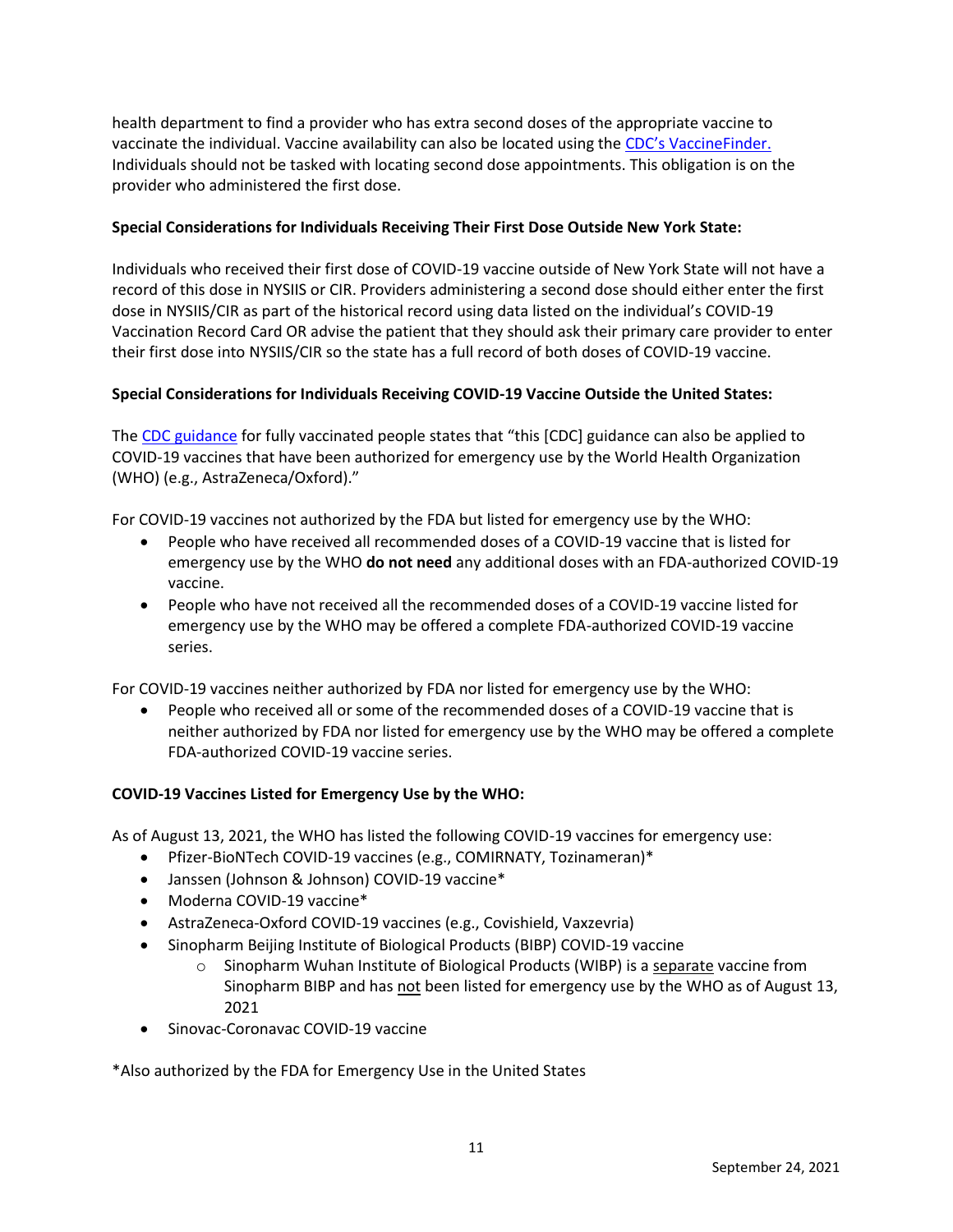### **Universal Doses:**

Effective May  $11<sup>th</sup>$ , New York State moved to a "Universal Dose" administration process for all multidose COVID-19 vaccine types. All doses are now considered universal doses, which means that doses can be used as either a first dose or a second dose, regardless if they were originally shipped to providers as a first dose or a second dose. This does NOT eliminate the obligation of the provider to schedule second dose appointments at the time the first dose is administered.

First and second doses may also be drawn interchangeably from the same vial. With all doses considered a universal dose, please utilize a first in, first out rule to manage inventory. This includes storing newly received vaccine in the freezer until it is needed. **COVID-19 vaccine providers should continue to follow their jurisdiction's (NYC or NYS) vaccine ordering and inventory guidance to request their weekly vaccine allocations.**

## **Extra Doses of Pfizer-BioNTech and Moderna:**

Vials of both Pfizer-BioNTech and Moderna may contain at least one extra dose of vaccine. Depending on the type of needle and syringes used, additional vaccine may remain in the vial. Vaccine administrators may use any extra vaccine that can be easily drawn up in a syringe to meet the full dose requirements. Extra vaccine fluid from more than one vial **CANNOT** be combined to produce extra doses.

This is particularly important because the vaccination does not contain preservatives. Enter all vaccines given into NYSIIS/CIR, including any additional vaccines given, however do not modify inventory in anticipation of extra doses. For additional information please see **Pfizer-BioNTech** guidance and [Moderna](https://coronavirus.health.ny.gov/system/files/documents/2021/01/modernaextradosepackage.pdf) guidance for extra doses. Extra vaccine has not been observed in the Janssen (Johnson & Johnson) vials beyond the expected five doses.

## **Responsible Wastage:**

The CDC released guidance on May  $11<sup>th</sup>$  regarding wastage with the critical message to "take every opportunity to vaccinate every eligible person." As more vaccination opportunities are created, the likelihood of leaving unused doses in a vial may increase. While enrolled providers must continue to follow best practices to use every dose possible, it should not be at the expense of missing an opportunity to vaccinate every eligible person when they are ready to get vaccinated.

To ensure providers do not miss an opportunity to vaccinate every eligible person:

- Providers must follow clinical best practice for vaccination as well as best practices when [managing inventory](https://www.cdc.gov/vaccines/pubs/pinkbook/strat.html) to maximize vaccination and minimize dose wastage.
- Providers should not miss any opportunities to vaccinate every eligible person who presents at a vaccination site.
	- o Consider establishing and promoting standing vaccination days or half-days to increase likelihood of larger numbers of people presenting for vaccination on the same day.
	- $\circ$  Vaccinate family members or friends who accompany patients to medical visits even if they are not established patients at the vaccinating practice.
	- $\circ$  Continue outreach to employers or other community partners that have a large membership or network to arrange vaccination events.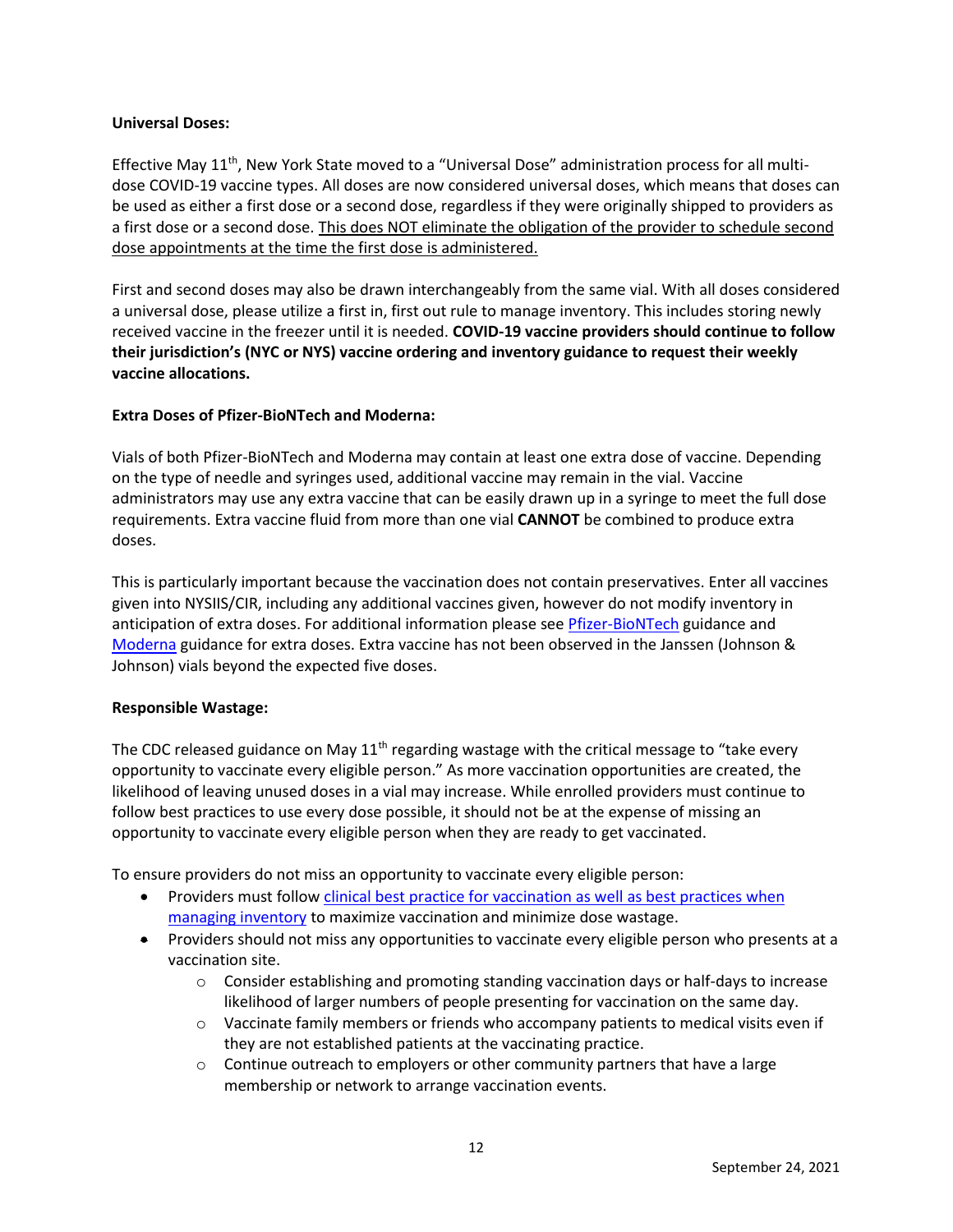- $\circ$  As contingency plan, vaccine providers should attempt to contact additional persons (i.e., from a standby list or through personal contacts of persons being vaccinated) to use as many vaccine doses as possible.
- o Once punctured, multidose vials must be used within:
	- 12 hours (Moderna)
	- 6 hours (Pfizer-BioNTech)
	- 6 hours (refrigerated) or up to 2 hours at room temperature (J&J/Janssen). These times are NOT cumulative (i.e., you cannot store a punctured vial for 6 hours at refrigerated temperatures and then another 2 hours at room temperature).

### **Mandatory Vaccine Form:**

All individuals receiving the COVID-19 vaccine **must** complete the [New York State COVID-19 Vaccine](https://forms.ny.gov/s3/vaccine)  [Form](https://forms.ny.gov/s3/vaccine) for the first dose, and attest that they are eligible to be vaccinated. All practices, providers, and entities must confirm adherence to this requirement at the time of vaccine administration.

### **Vaccine Safety**:

Post-vaccination monitoring is an essential part of the COVID-19 vaccination program. The Centers for Disease Control and Prevention (CDC) is promoting and encouraging all those being vaccinated to participate in V-Safe, a smart-phone based application that will allow those vaccinated to enter their symptoms in the days after vaccination using text messaging. V-Safe also provides reminders for the second dose and telephone follow up for anyone who reports medically significant adverse events. VSafe materials can be found at [http://www.cdc.gov/vsafe,](http://www.cdc.gov/vsafe) including a V-Safe information sheet. Please print out the information sheet and hand to each person vaccinated. You must report any adverse events that occur after vaccination to the Vaccine Adverse Events Reporting System (VAERS) at [info@VAERS.org](mailto:info@VAERS.org) or by calling 1-800-822-7967.

## **Equity and Access**:

Effort must be made to do outreach to persons 12 years of age and older in all communities and settings. Persons in areas that have a high social vulnerability index are particularly vulnerable to COVID-19 and should be notified about how they can receive vaccine. Every effort should be made to increase their access to vaccination opportunities.

#### **Communicating the Plan:**

Please be sure to clearly communicate this critical guidance to all staff involved in the vaccination program.  

This guidance is in effect from the date of issuance until it is updated, or additional guidance is issued by NYSDOH. For questions, please contact the New York State Department of Health, Bureau of Immunization at [COVID19vaccine@health.ny.gov.](mailto:COVID19vaccine@health.ny.gov)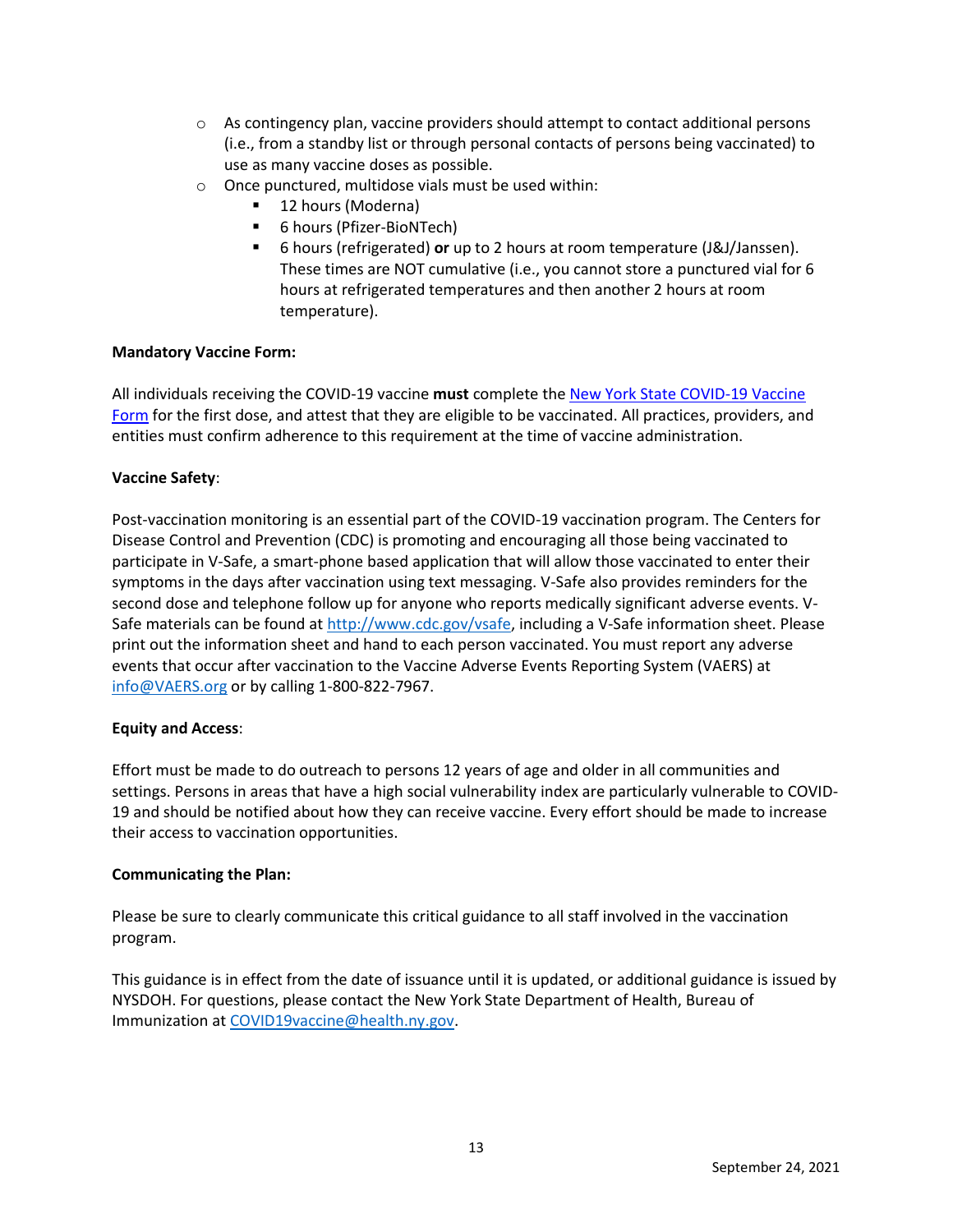## **New York State COVID-19 Vaccination Program Guidance Appendix A Individuals Eligible to be Vaccinated**

## **Eligibility for Booster Doses of Pfizer-BioNTech COVID-19 Vaccine effective September 24, 2021:**

The following individuals are eligible for a single booster dose of the Pfizer-BioNTech COVID-19 Vaccine six months after completion of the primary series:

- individuals 65 years of age and older, and residents in long-term care settings
- individuals 50-64 years of age with underlying medical conditions
- individuals 18-49 years of age with underlying medical conditions, based on individual benefit and risks. (This can be based on shared clinical decision-making and encourages, but does not require, prior consultation with a provider before administration of a booster dose.)
- individuals 18-64 years of age who are at increased risk for COVID-19 exposure and transmission because of occupational or institutional setting, based on their individual benefits and risks.

For the purposes of booster dose eligibility, long-term care facilities include settings such as:

- Nursing homes
- Assisted living facilities
- Residential care communities
- Group homes
- Senior housing

For the purposes of booster dose eligibility, underlying conditions include:

- Cancer (current or in remission, including 9/11-related cancers)
- Chronic kidney disease
- Pulmonary Disease, including but not limited to, COPD (chronic obstructive pulmonary disease), asthma (moderate-to-severe), pulmonary fibrosis, cystic fibrosis, and 9/11 related pulmonary diseases
- Intellectual and Developmental Disabilities including Down Syndrome
- Heart conditions, including but not limited to heart failure, coronary artery disease, cardiomyopathies, or hypertension (high blood pressure)
- Immunocompromised state (weakened immune system) including but not limited to solid organ transplant or from blood or bone marrow transplant, immune deficiencies, HIV, use of corticosteroids, use of other immune weakening medicines, or other causes
	- o *Does not apply to those moderately to severely immunocompromised who are already covered under the eligibility for additional doses of the Pfizer-BioNTech or Moderna COVID-19 Vaccines 28 days after their second dose, as authorized by the FDA on August 12, 2021*
- Severe Obesity (BMI 40 kg/m2), Obesity (body mass index [BMI] of 30 kg/m2 or higher but < 40 kg/m2)
- Pregnancy
- Sickle cell disease or Thalassemia
- Type 1 or 2 diabetes mellitus
- Cerebrovascular disease (affects blood vessels and blood supply to the brain)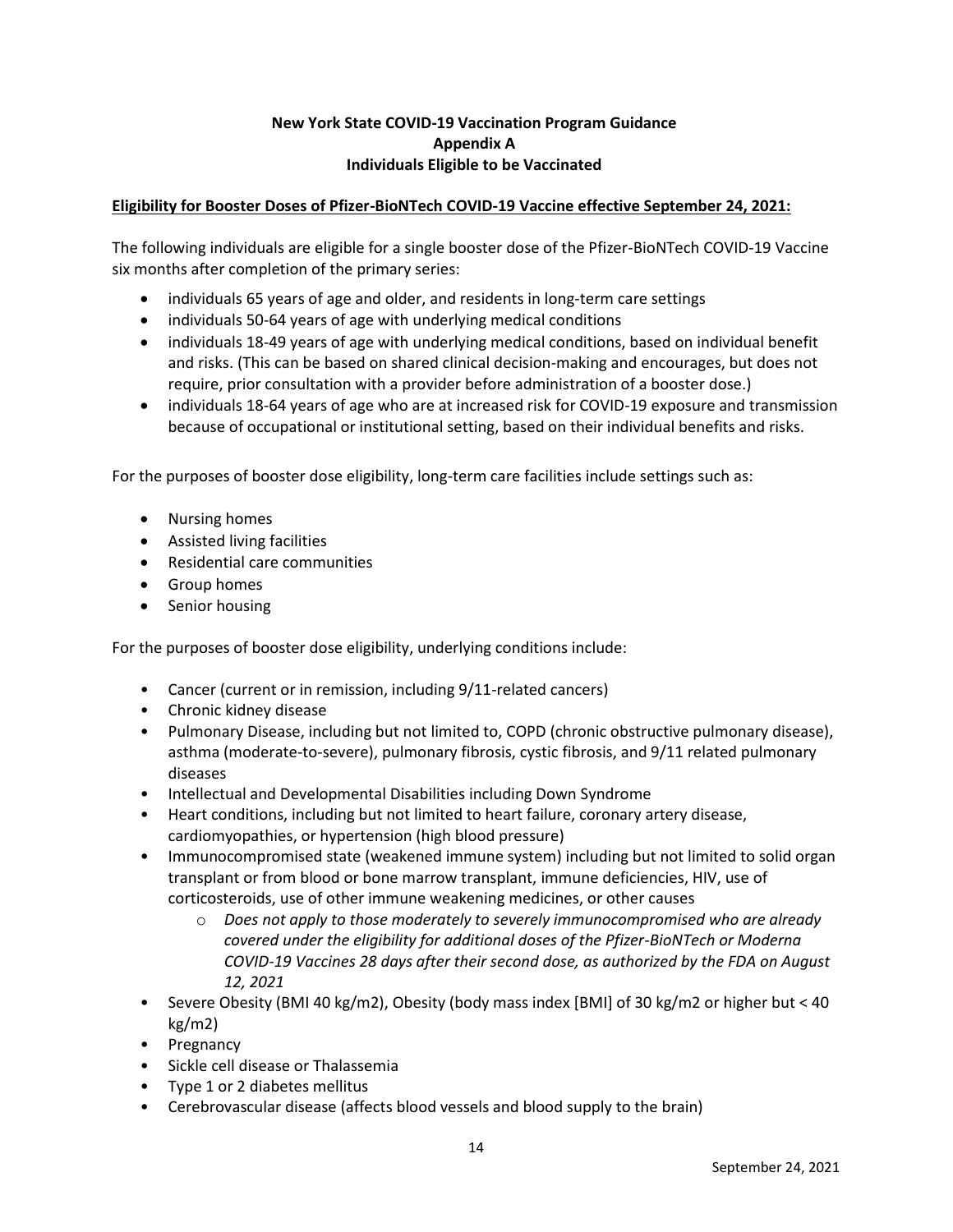- Neurologic conditions including but not limited to Alzheimer's Disease or dementia
- Liver disease

For the purposes of booster dose eligibility, ACIP gave the following examples as occupational and institutional settings:

- Essential workers (frontline and non-frontline) [https://www.cisa.gov/publication/guidance](https://www.cisa.gov/publication/guidance-essential-critical-infrastructure-workforce)[essential-critical-infrastructure-workforce](https://www.cisa.gov/publication/guidance-essential-critical-infrastructure-workforce)
- Unpaid caregiver of a frail or immunocompromised person
- Paid and unpaid workers who interact within <6ft of others
- Live in a congregate setting (e.g. homeless shelter, correctional facility)

# **Eligibility for Additional Doses of Pfizer-BioNTech or Moderna COVID-19 Vaccines effective August 16, 2021:**

For public health purposes, immunocompromised people who have completed a primary vaccine series (i.e., 2-dose mRNA vaccine series [Pfizer-BioNTech and Moderna] or single dose of the Janssen vaccine) are considered [fully vaccinated](https://www.cdc.gov/vaccines/covid-19/clinical-considerations/covid-19-vaccines-us.html#Administration) ≥2 weeks after completion of the series. However, an additional dose of an mRNA COVID-19 vaccine after an initial 2-dose primary mRNA COVID-19 vaccine series, at least 28 days following the last dose of the primary COVID-19 vaccine series, should be considered for people with moderate to severe immune compromise due to a medical condition or receipt of immunosuppressive medications or treatments. These conditions and treatments include but are not limited to:

- Active treatment for solid tumor and hematologic malignancies
- Receipt of solid-organ transplant and taking immunosuppressive therapy
- Receipt of CAR-T-cell or hematopoietic stem cell transplant (within 2 years of transplantation or taking immunosuppression therapy)
- Moderate or severe primary immunodeficiency (e.g., DiGeorge syndrome, Wiskott-Aldrich syndrome)
- Advanced or untreated HIV infection
- Active treatment with high-dose corticosteroids (i.e., ≥20mg prednisone or equivalent per day), alkylating agents, antimetabolites, transplant-related immunosuppressive drugs, cancer chemotherapeutic agents classified as severely immunosuppressive, tumor-necrosis (TNF) blockers, and other biologic agents that are immunosuppressive or immunomodulatory.

Factors to consider in assessing the general level of immune competence in a patient include disease severity, duration, clinical stability, complications, comorbidities, and any potentially immunesuppressing treatment.

The EUA amendment for additional doses is not intended for persons with chronic conditions such as diabetes or heart disease, for which there might be mild associated immunosuppression, nor for residents of long-term care facilities who do not otherwise meet the moderate to severe immunocompromised criteria.

Additional information about the level of immune suppression associated with a range of medical conditions and treatments can be found i[n general best practices for vaccination of people with altered](https://www.cdc.gov/vaccines/hcp/acip-recs/general-recs/immunocompetence.html)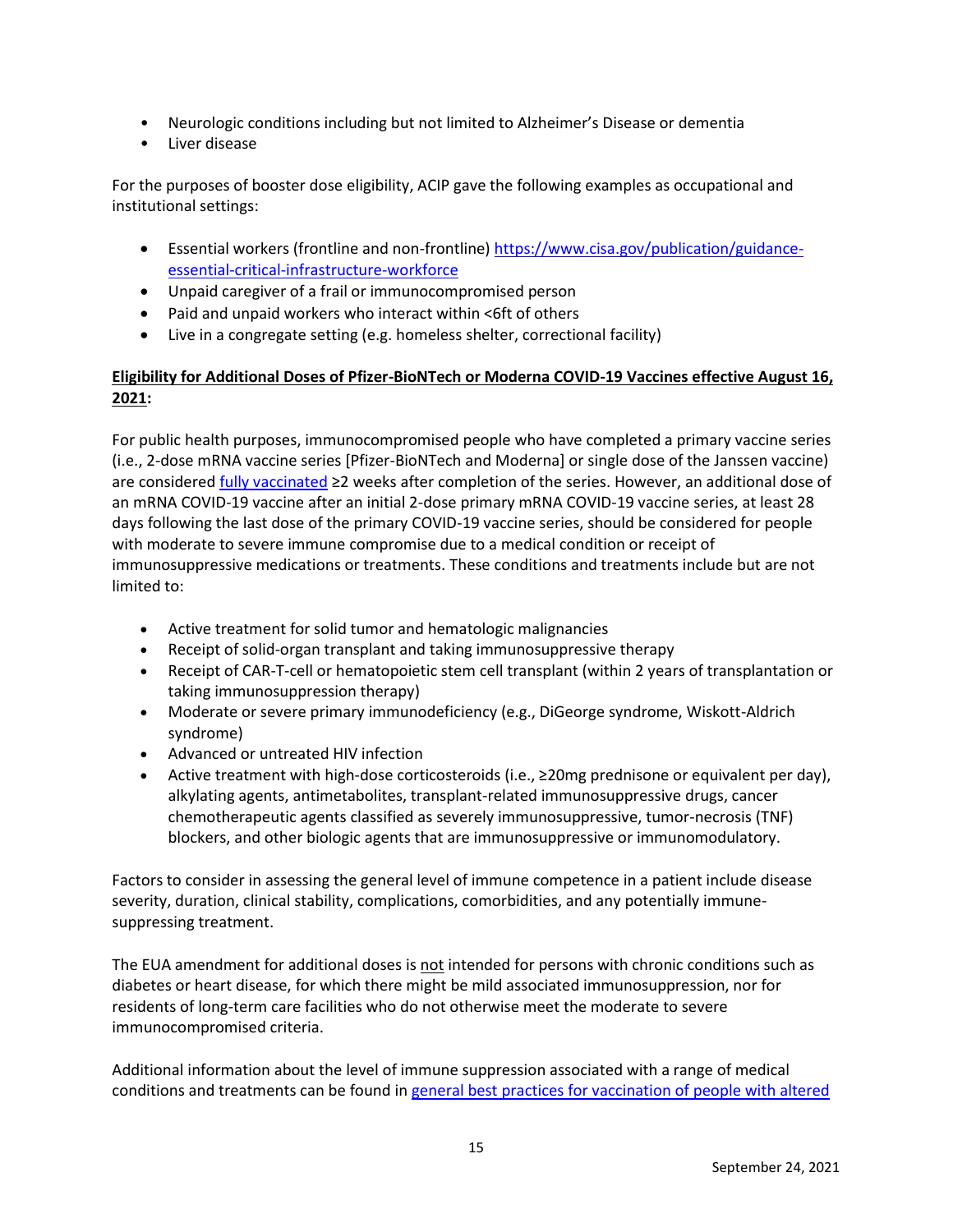[immunocompetence,](https://www.cdc.gov/vaccines/hcp/acip-recs/general-recs/immunocompetence.html) th[e CDC Yellow Book,](https://wwwnc.cdc.gov/travel/yellowbook/2020/travelers-with-additional-considerations/immunocompromised-travelers) and the Infectious Diseases Society of America policy [statement, 2013 IDSA Clinical Practice Guideline for Vaccination of the Immunocompromised Host.](https://academic.oup.com/cid/article/58/3/e44/336537)

A patient's clinical team is best positioned to determine the degree of immune compromise and appropriate timing of vaccination, provided at least 28 days have passed following the last dose of the primary COVID-19 vaccine series.